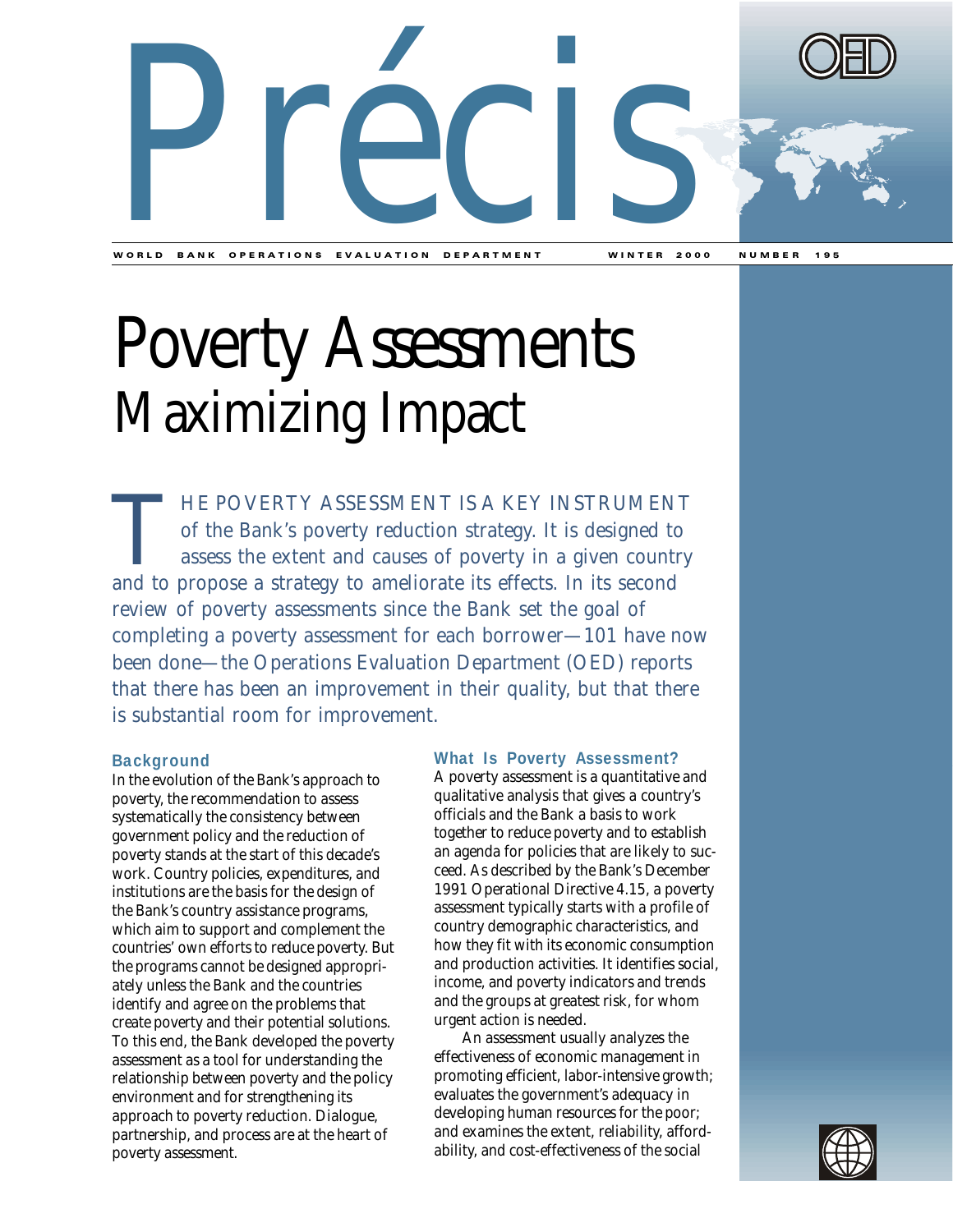safety nets in protecting the most vulnerable groups and the very poor. An assessment also makes recommendations for a phased program of government policy reform, public expenditures, and institutional development, based on an assessment of the country's political economy and the government's financial and institutional capacity to implement poverty-reducing programs and policies. Depending on the nature and extent of poverty in the country and the country's commitment to reduce it, the analysis

focuses on specific determinants and targeted solutions, or on the broader macroeconomic and sectoral policy framework (see box 1).

#### **The Study**

OED first reviewed poverty assessments in 1996, evaluating their progress in fulfilling the Bank's commitment

### **Box 1: Criteria Used in Assessing the Quality of Poverty Assessments**

#### *Economic quality:*

- Clarity of general and specific goals and consistency with Operational Directive 4.15 (general goal: what the poverty assessment aims to assess; specific goal: what change the poverty assessment is designed to achieve).
- Thoroughness and quality of the poverty profile, including poverty line(s) and characteristics of the poor.
- Quality of coverage, with prioritization and selectivity adequately justified, of the three aspects of poverty reduction strategy (promoting efficient labor-intensive growth, human resource development, and targeted intervention and safety nets).
- Thoroughness and quality of the policy analysis and whether it is based on a sound analytical and empirical methodology and is rooted in the analysis of the causes of poverty at the macro and micro levels.
- Thoroughness and quality of the policy recommendations and whether they follow from the policy analysis and are prioritized based on an analytical foundation, with tradeoffs explicitly recognized or explored.

#### *Social, political, and institutional quality:*

- Extent of adoption of a multidimensional approach to definitions and profiles of poverty.
- Extent to which the qualitative/participatory work is based on a sound methodology.
- Extent of coordination of qualitative/participatory work and quantitative household survey work (sequenced or combined) to enrich the analysis, to explain issues, and to confirm or refute hypotheses.
- Extent to which the policy analysis has internalized the qualitative/participatory work and reflects an understanding of the social, cultural, political, and institutional context of the country.
- Extent to which recommendations are informed by the qualitative/participatory policy analysis and are consistent with the social, cultural, and institutional context of the country.

to completing assessments for all borrowers, their content and responsiveness to the Bank's guidelines, and their influence on country assistance strategies and the Bank's poverty-targeted lending.

The 1999 follow-up review similarly aimed to gauge the Bank's fulfillment of its commitment to completing assessments, and also looked at the relevance, efficacy, quality (the ratings for economic quality are summarized in figure 1), and efficiency of the poverty assessments and their degree of engagement of local partnership and consultation. In addition, it examined the country-level impact of the poverty assessments on the poverty debate, on policy design and implementation, and on institutional development, and attempted to determine the borrowing countries' attitudes regarding the usefulness of poverty assessments by surveying government officials, nongovernmental organization staff, and technical experts in 15 countries; Bank staff, including assessment task managers and resident mission staff, were also surveyed (table 1). The 1999 review included all assessments completed in fiscal 1997 and 1998 and a sample from fiscal 1996.

#### **Key Findings**

Six of seven stakeholders were generally satisfied with the assessments, although they viewed local partnership and consultation and knowledge transfer—attributes that are strongly associated with the overall country-level impact of poverty assessments (see table 2)—as the least satisfactory elements (see figure 2). In addition, a much higher proportion of Bank staff than country clients were satisfied with most dimensions of the assessments, including coverage of appropriate population groups, treatment of rural poverty, and methodological rigor. The share of assessments rated satisfactory for economic quality improved, from 54 percent of those completed through December 1994 (as evaluated by OED's 1996 review of poverty assessments) to 63 percent of those done in fiscal 1996–98. Overall, it was

#### **Table 1: Views on Salient 1996–98 Poverty Assessment Attributes (percent)**

| <b>Attribute</b>                                     | <b>Country client</b> | <b>Bank staff</b> |
|------------------------------------------------------|-----------------------|-------------------|
| Central government had a very<br>strong influence on |                       |                   |
| final assessment                                     | 56.7                  | 76.0              |
| Overall assessment a joint effort                    | 67.0                  | 48.0              |
| Included all relevant                                |                       |                   |
| population groups                                    | 45.7                  | 52.0              |
| Satisfied with soundness                             |                       |                   |
| of analysis                                          | 84.0                  | 100.0             |
| Satisfied that recommendations                       |                       |                   |
| were actionable                                      | 67.0                  | 88.0              |
| Satisfied with dissemination                         | 70.0                  | 66.0              |
| Strengthened country capacity                        |                       |                   |
| to analyze and monitor                               |                       |                   |
| poverty to a very large extent                       | 58.3                  | 66.0              |

*Note:* Covers 106 interviews (81 country clients and 25 Bank staff) in 15 countries.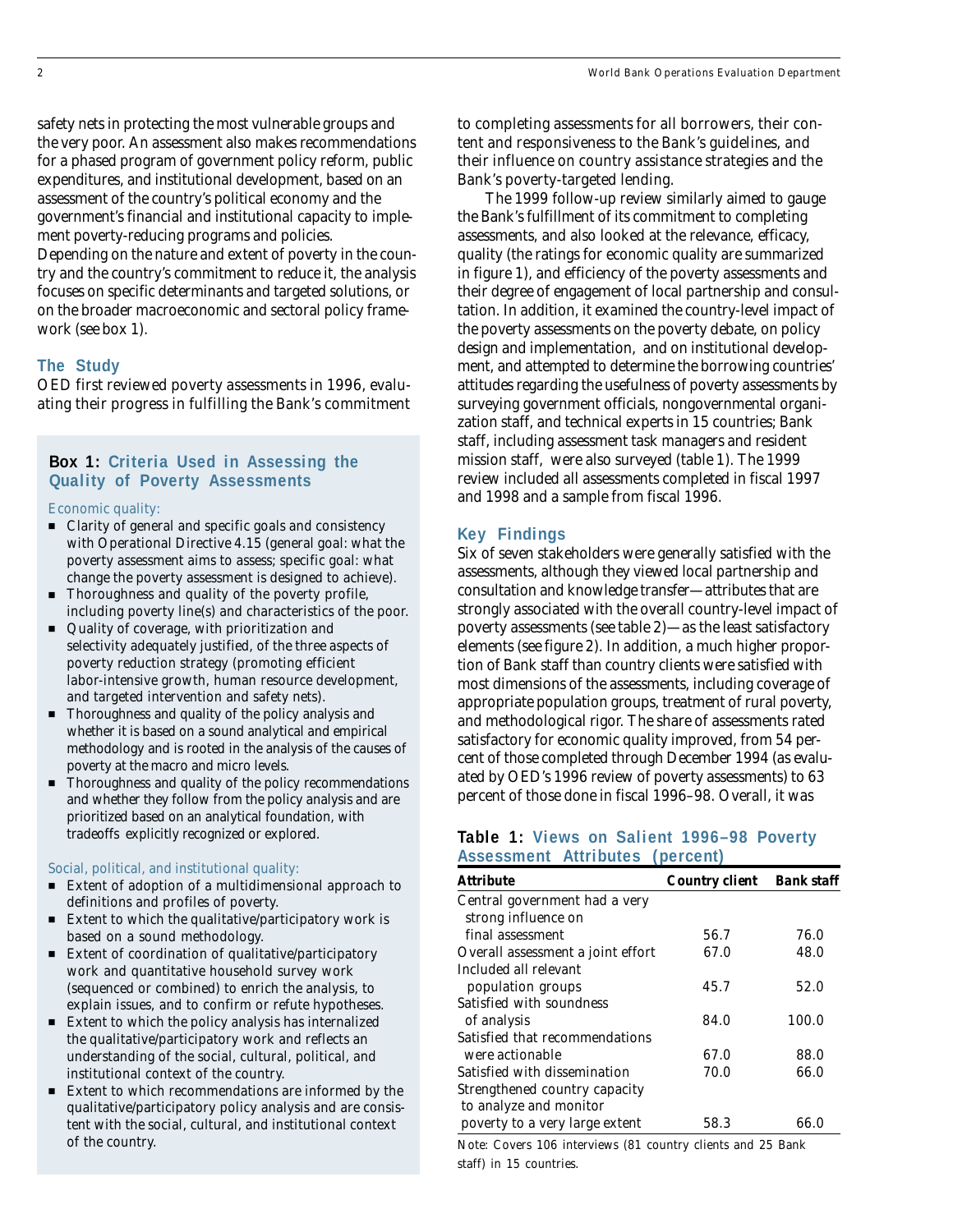# **Figure 1: Quality Ratings: Economic Perspective**



*Source:* Poverty assessment quality review.

found that the quality of poverty assessments can be improved substantially in their policy analysis and focus on specific goals. A concern is the considerable slippage in the completion of poverty assessments: only about half of those planned for each of the years 1996–99 were completed.

#### **Table 2: Correlation Between Overall Impact and Four Major Attributes of Poverty Assessments**

| <b>Attribute</b>                           | <b>Correlation</b> |
|--------------------------------------------|--------------------|
| Quality                                    | 0.82               |
| Partnership and consultation               | 0.85               |
| Information sharing and knowledge transfer | 0.78               |
| Timeliness and time adequacy               | 0.53               |

#### **Partnership Leads to Action**

Slightly more than one-third of the poverty assessments achieved high country-level impact, and slightly less achieved only low impact. A strong indicator of an assessment's impact is the extent of local partnership and consultation in its preparation, yet this was one of the attributes stakeholders found least satisfactory. For example, the survey results showed that only 17.3–32.1 percent of the country clients thought the poverty assessment teams encouraged local government participation, only 23.5 percent of the country clients believed that the central government had a strong influence on the final poverty assessment, and roughly 10 percent responded that local government, NGOs, and academic organizations wielded such influence.

*Who* participates is just as important as *how much* they participate: both need to be determined in light of

| <b>Country</b> | <b>Assessment attribute</b>                                                               | What made it outstanding                                                                                                                                                                                                                                                                                                                                                                                                                                                                                                                                                                                                                                                                                                                                                                                                                                                                                                |
|----------------|-------------------------------------------------------------------------------------------|-------------------------------------------------------------------------------------------------------------------------------------------------------------------------------------------------------------------------------------------------------------------------------------------------------------------------------------------------------------------------------------------------------------------------------------------------------------------------------------------------------------------------------------------------------------------------------------------------------------------------------------------------------------------------------------------------------------------------------------------------------------------------------------------------------------------------------------------------------------------------------------------------------------------------|
| Azerbaijan     | Partnership,<br>wide dissemination                                                        | The assessment team took advantage of the government's sensitivity to poverty<br>reduction issues and worked with it to adjust the assessment's scope and<br>content to the government's interests. The assessment provided analysis of a kind<br>that the government had never had before, but welcomed. The assessment was<br>widely disseminated through the media, workshops and seminars, translations,<br>meetings with NGOs and donors, a (planned) website, and formal distribution by<br>government ministries, donors, and NGOs. These efforts increased the country's<br>awareness of and receptivity to the assessment's findings. The government used the<br>survey data generated by the assessment, incorporated a number of the recommen-<br>dations in its policies, and took several follow-up steps arising from them, such as<br>establishing a special agency to deal with refugee rehabilitation. |
| Bangladesh     | Well-founded<br>recommendations.<br>capacity building                                     | The assessment aligned its goals to the country context; it provided detailed<br>analysis of the cost-effectiveness of safety net options and the distributional<br>impact of public expenditures on health and education, and it linked these to<br>cost-effective institutional delivery options. It aimed explicitly and successfully<br>at building the capacity of the country's statistical agency to collect and analyze<br>data. It supported training programs to help improve the government's basic<br>analytical methods. The assessment was well received.                                                                                                                                                                                                                                                                                                                                                 |
| Bolivia        | Comprehensive coverage<br>of elements of the poverty-<br>reduction strategy<br>(WDR 1990) | The assessment's sound analysis of and superior balancing of labor-intensive<br>growth, human resource development, and social safety nets led to clear and<br>coherent recommendations. Both the incumbent and the opposition in the<br>democratic presidential election consulted the assessment extensively for<br>campaign strategy. The opposition, once elected, made poverty reduction a key<br>objective and incorporated some of the assessment's concepts into its poverty<br>reduction strategy.                                                                                                                                                                                                                                                                                                                                                                                                             |

## **Table 3: Good Practice Attributes of Poverty Assessments, 1996–98**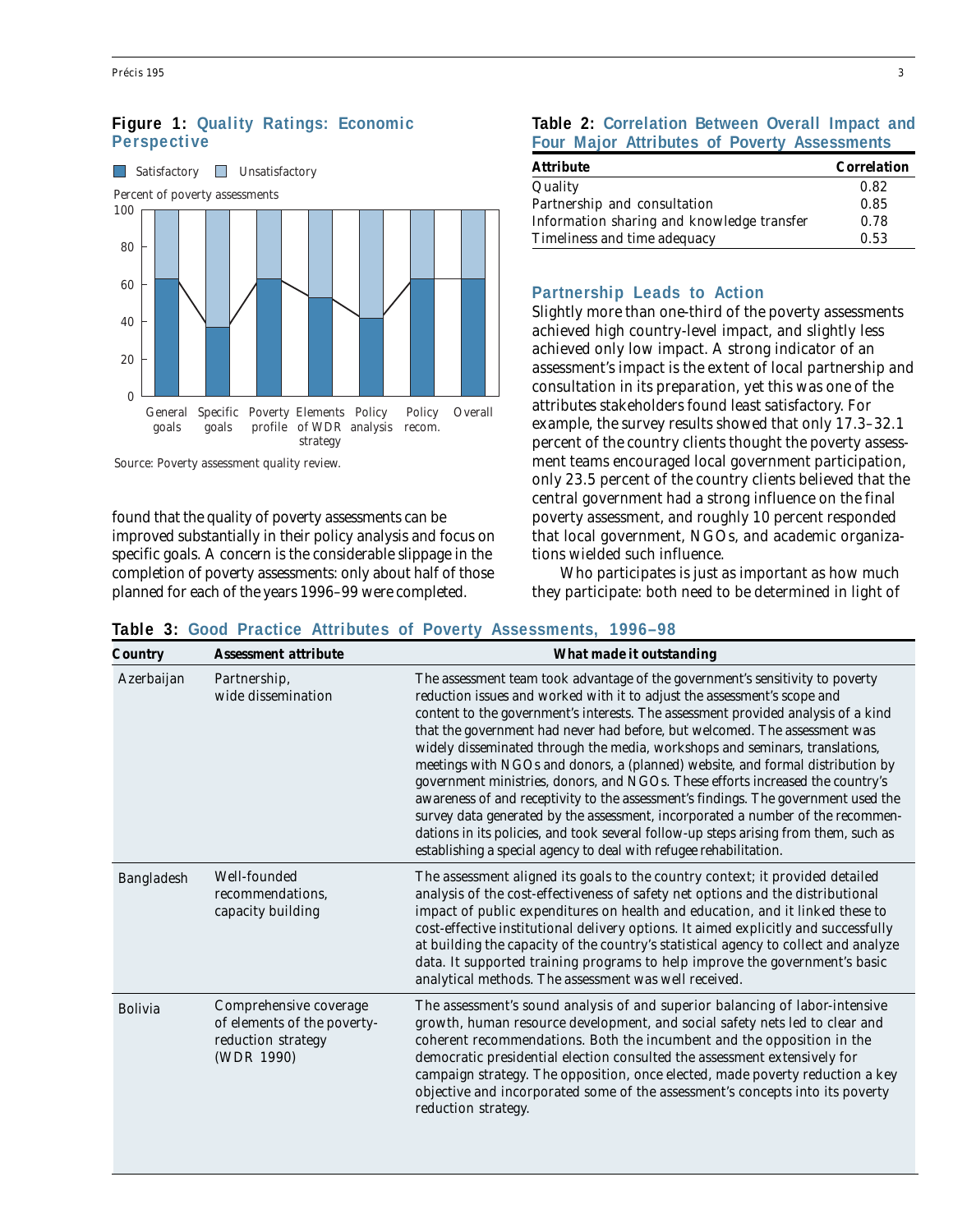poverty assessment goals and country context. Evidence suggests that the bulk of partnership and consultation with governments during poverty assessment preparation has been with cross-sectoral central ministries (finance, planning) and specialized policy and analytic units, but that operating ministries (line agencies) and local governments, which are usually responsible for implementing the recommendations of the poverty assessments, have been much less involved.

There were, however, notable exceptions (table 3). Good practices in strong collaboration and partnership can be drawn from the cases of Côte d'Ivoire and Gabon, for example. In Côte d'Ivoire, the assessment team used well-structured dialogue to nurture an initially reluctant government's sensitivity to poverty

issues. The government ultimately announced a poverty reduction plan of its own. In Gabon, the assessment team was able to have considerable interaction with a receptive government, which led to a poverty reduction strategy that drew on the assessment and took quick action on a number of its recommendations.

#### **Strong Poverty Profiles and Clear Goals**

Another indicator of an assessment's impact on poverty reduction is its economic quality. Several assessments provided a detailed profile of poverty along numerous dimen-

### **Figure 2: Stakeholders' Overall Satisfaction**





*Source:* Poverty assessment stakeholder survey.

sions, including gender, age, employment, location, and ethnicity. Disaggregating the economic data revealed the rich social texture of poverty in Bangladesh (gender data), Bolivia (gender and ethnic data), and Azerbaijan and Kazakhstan (gender, age, and family size). Moreover, a number of sound qualitative and participatory poverty assessments were conducted, which made it possible to capture the impoverishment of groups such as

| <b>Country</b> | <b>Assessment attribute</b>                      | What made it outstanding                                                                                                                                                                                                                                                                                                                                                                                                                                                                                                                                                                                                                                                                                                                                                                                                                                                                                                                                                                                                    |
|----------------|--------------------------------------------------|-----------------------------------------------------------------------------------------------------------------------------------------------------------------------------------------------------------------------------------------------------------------------------------------------------------------------------------------------------------------------------------------------------------------------------------------------------------------------------------------------------------------------------------------------------------------------------------------------------------------------------------------------------------------------------------------------------------------------------------------------------------------------------------------------------------------------------------------------------------------------------------------------------------------------------------------------------------------------------------------------------------------------------|
| Côte d'Ivoire  | Partnership,<br>poverty<br>profile               | The country's initial reluctance toward assessment turned to open political debate about<br>poverty issues as the donors steadily insisted that aid programs be tied more closely to social<br>sector performance and rural welfare. The assessment team nurtured—without rushing—the<br>government's increasing sensitivity through well-structured dialogue. Drawing on a qualita-<br>tive study, the poverty profile identified poverty dimensions not captured in the statistical<br>data. The policy analysis further linked the higher statistical incidence of poverty among<br>migrants than Ivorians to qualitative findings of increasing conflict among these groups over<br>access to land as its cultivation was intensified by more people being pushed out of other<br>employment and income sources. The Bank released the assessment only after the govern-<br>ment announced its own poverty reduction plan, which incorporated many of the<br>assessment's recommendations and added targets of its own. |
| Gabon          | Partnership                                      | The Ministry of Planning, the Bank's main counterpart, set up a committee of cross-sec-<br>toral and line agency representatives that participated at each step of the assessment's<br>elaboration; the agencies read successive drafts and were consulted during missions. The<br>government prepared its own poverty reduction strategy concurrently and interactively<br>with the assessment. The result was a poverty reduction strategy that drew on the<br>assessment and an assessment whose approach followed the strategy's broad lines and<br>whose recommendations the government acted on quickly.                                                                                                                                                                                                                                                                                                                                                                                                              |
| Thailand       | Adaptation to<br>country context,<br>clear goals | The assessment was adapted well to the country context. During the pre-crisis period, when<br>the assessment was undertaken, the Bank had little leverage in Thailand. The economy was<br>considered "mature" and the government had ready access to the capital markets. With few<br>signs of impending crisis, poverty was not a major issue for Thai policymakers. In response<br>to these circumstances, the poverty assessment focused narrowly on tackling persistent and<br>increasingly skewed distributional income inequalities, while also improving the targeting and<br>content of existing government anti-poverty programs. The decision to limit the focus of the<br>poverty assessment led, at least in part, to clear and actionable recommendations that were<br>well-received by the government. Some of the recommendations of the assessment were ech-<br>oed in subsequent government policy changes.                                                                                                |

#### **Table 3: Good Practice Attributes of Poverty Assessments, 1996–98**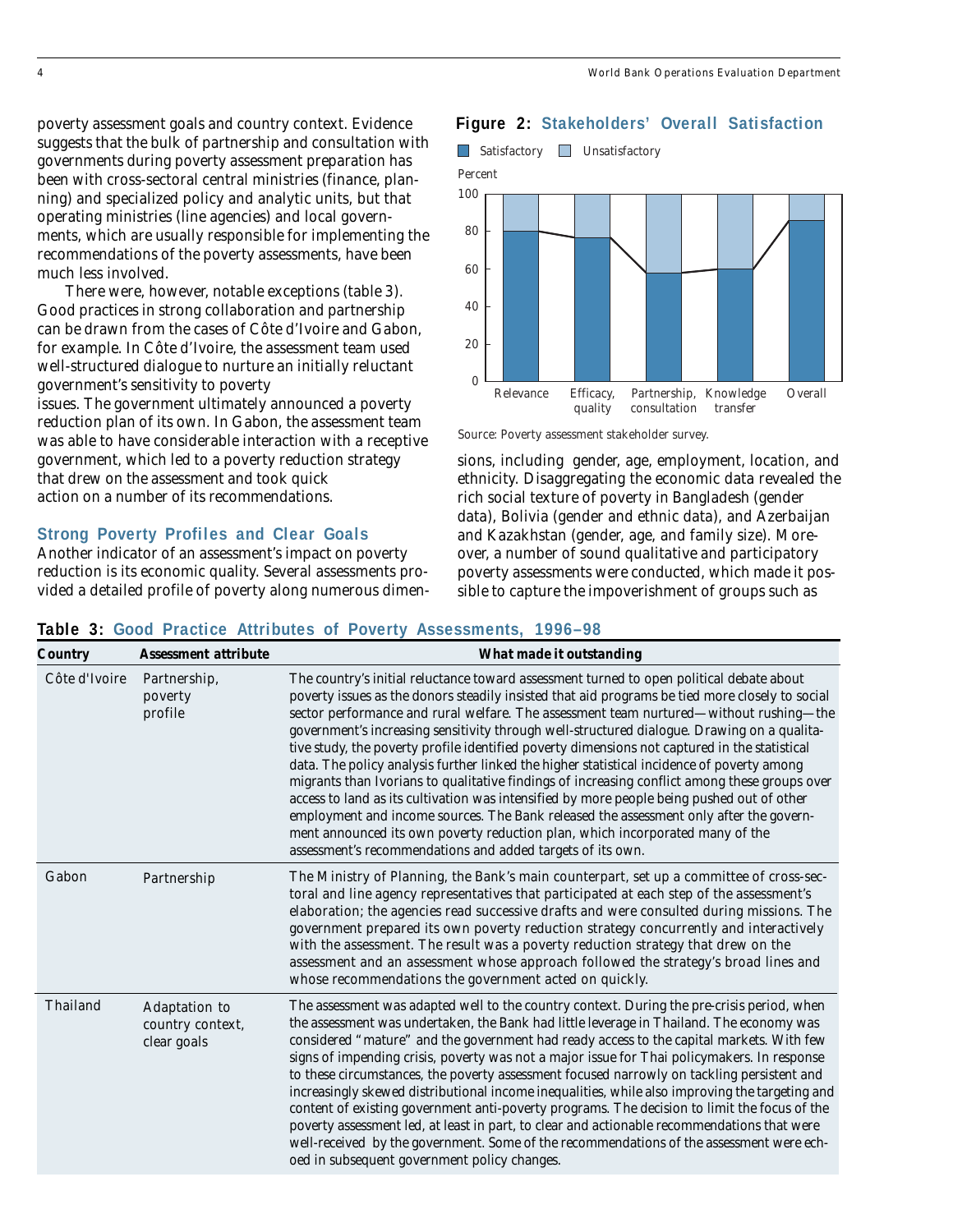displaced persons (Armenia, Azerbaijan), low castes (India), and HIV/AIDS cases and child employees (Côte d'Ivoire).

The qualitative research for the 1998 India poverty assessment highlights dimensions of well-being that are normally absent from consumption-based poverty research, such as the value of social capital that improves access to the formal economy and the implications of violence and insecurity. Similarly, the Côte d'Ivoire poverty assessment draws on a qualitative study to identify dimensions of poverty not captured in the statistical data, such as increased competition among uses of land and other natural resources and the decline in visits to medical centers that accompanies reductions in real incomes.

Other elements of quality received less comprehensive treatment. About one-third of the assessments did not state their general goals, two-thirds did not state specific goals, and few prioritized their multiple goals. Specifying and prioritizing goals are critical to an assessment's success. Clear goals help to focus the assessments and to specify the technical design.

The goals selected also have implications for the process. For example, if the goal is to create a knowledge base within the Bank, limited client consultation and participation will be appropriate. If, however, the goal is to influence the government's poverty reduction policies, client partnerships are essential. Large majorities of the clients said that the assessments for their countries set out to achieve the following goals: (1) establish Bank-government cooperation in trying to reduce poverty, (2) help the Bank influence the government's poverty reduction policies and programs, (3) build the country's capacity to analyze and monitor poverty, and (4) help the Bank refine the poverty focus of its own operations. The review demonstrated, however, that few assessments were designed to respond to all these goals.

### **Coverage of Poverty Reduction Strategy, Rigorous Policy Analysis, and Well-Founded Recommendations**

Poverty assessment guidelines call for attention to labor-intensive growth, human resource development, and social safety nets—three elements of the Bank's poverty reduction strategy. The guidelines do not necessarily require each of the elements to be covered in equal depth, but an assessment should justify their coverage and balance. Nearly half of the 1996–98 assessments did not do this. Most particularly, they did not sufficiently connect macroeconomic issues such as trade and exchange rate policy; sectoral issues such as food policy, agriculture, and rural development; or regional issues such as investment decisions with poverty reduction. An exception was the Bolivia assessment.

Policy analysis in more than half of the assessments was inadequate or very limited. It was generally not based on sound and rigorous methodology; rarely con-

ceptualized clear links among macroeconomic, structural, and sectoral reforms and poverty or distributional outcomes; and generally failed at inferential analysis. Even when simple modeling techniques and tools could have been used for quantitative analysis, they seldom were, and the assessments took scant advantage of qualitative analysis to explain the effects of policyrelated interventions. Overall, most assessments failed to distinguish between description and policy analysis.

A number of assessments conducted sound qualitative or participatory work, but generally used the findings as illustrations rather than to sharpen analytical focus and argument or to place economic data within a social, political, or cultural context.

While not yet mainstreamed across poverty assessments, combining quantitative and qualitative methods was supported in a number of the cases. The assessment for Côte d'Ivoire, for example, used the strategy as the basis for a robust discussion of a number of issues, including the link between women's increasing and dynamic participation in informal sector activities and gender disparities in income and assets, and the possibility that women's influence and authority within the family may increase as their responsibilities grow.

Given the weaknesses of the policy analysis, it is not surprising that over one-third of the poverty assessments reviewed included broad policy recommendations based on current general thinking, without an analysis of whether they will lead to desired outcomes (such as better health, more literacy, or increased income for poor farmers). By contrast, the Bangladesh report's policy recommendations were based on detailed analysis of the cost-effectiveness of the safety net options and the distributional impact of public expenditures on health and education. This analysis was intertwined with institutional delivery options for cost-effective delivery. Portions of other assessments—such as Thailand's analysis of child labor, Bolivia's treatment of rural credit markets, Ukraine's look at the labor market, Kazakhstan's analysis of social protection measures, and India's consideration of human resources and safety nets—also show that tangible and well-founded recommendations follow good analysis.

#### **Putting the Results to Work**

A poverty assessment is only as good as the degree of its dissemination, utilization, and influence on a country's capacity to do its own policy analysis and to strengthen its policies and institutions. A carefully managed campaign to transmit an assessment's main messages widely leads to healthy debate and subsequent internalization. About a third of the country clients (and more than half of the NGOs) were dissatisfied with overall dissemination efforts, and up to 42 percent felt that the assessments had not provided even a moderate increase in local capacity. The extent of knowledge transfer, strongly associated with an assessment's overall influ-